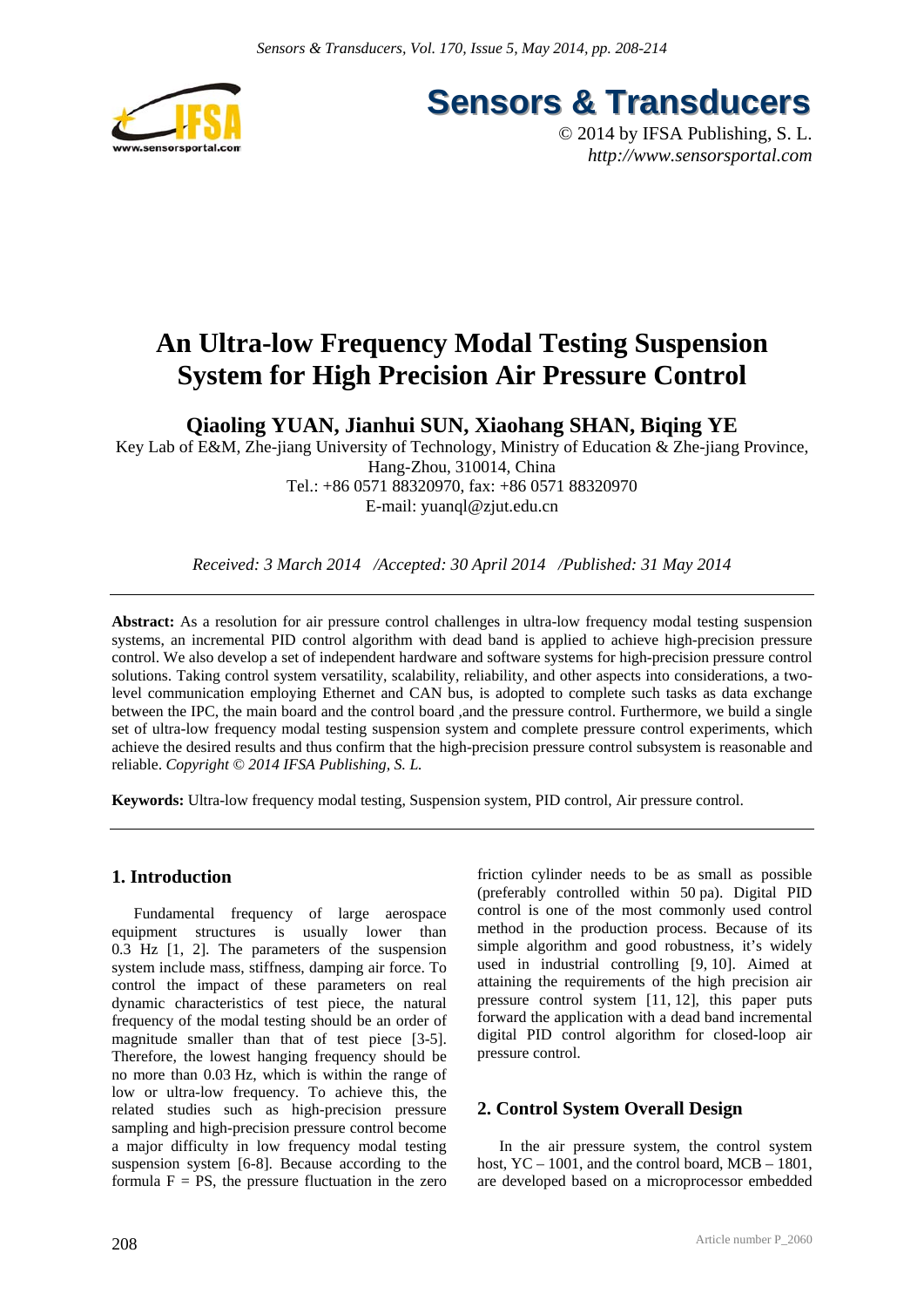computer of Stm32f10x series model (industrialgrade ARM, Cortex-M3 core). The system described in this article, needs to complete modal tests of large aerospace structural components in vertical direction. Due to the huge volume and the relatively heavy quality, we use six suspension points hanging together, which are controlled by independent control system respectively. Each control system is responsible for two tasks: to complete the piston in the cylinder pressure sensor data sampling, process and upload the first machine; and to realize closed loop control algorithm based on the feedback sampling data, and output simulation to control the opening of proportional pressure valve, which can adjust the pressure in the cylinder, and thus regulate suspension force.

Fig. 1 depicts the composition of the air pressure control system, which eliminates the specific implementation details. The hardware components include: an industrial control computer, the host control system YC-1001, 6 sets of the control board MCB-1801, a storage tank, a throttle, an air dryer, a proportional pressure valve, a direct pressure sensor, a cylinder piston, etc.



**Fig. 1.** Pressure control system overview.

Considering the reliability of communication, data throughput and development complexity, the

Ethernet communication is used to achieve the interaction between the industrial computer and the embedded host. Since the industrial environment is harsh, and the six sets of control board are relatively far from the installation site (more than 10 m), and are even more than 30 m far from the control panel, we adopt industrial control field CAN bus to complete the board-level communication tasks.

#### **1.1. Control Algorithm Design**

The closed loop control system consists of control object, air pressure, actuators, the proportional valve and sampling feedback, the direct pressure sensor. The control block diagram is shown in Fig. 2.

Set  $r(t)$  as the control target,  $y(t)$  as the actual output value, and control deviation  $e(t)$  as the deviation between control target and the actual output value. Set  $e(t)$  as the PID control of the input,  $u(t)$  as the output of the PID controller and the input of the object, then we can get the following control law [9]:

$$
u(t) = Kp[e(t) + \frac{1}{Ti}\int_0^t e(t)dt + Td\frac{de(t)}{dt}], \quad (1)
$$

where *Kp* denotes controller scale coefficient, *Ti* denotes controller integral time, namely integral coefficient, and *Td* denotes controller differential time, namely differential coefficient.

Whereas the real control system tries to eliminate static errors, it is required to speeds up the adjustment process.

An immediate response to the value when the deviation occurs or change, or making appropriate adjustment in advance based on the trend of deviation change is desirable. To achieve this, we introduce the differential link. In this case, although the differential link cans response to the change trend of control object in advance, the sensor sampling precision requirement is very high. Once there exists sampling burr, there will be a large amount of controlled quantity in the differential part. Therefore, hardware filtering or digital filter of sampling value is necessary beforehand.



**Fig. 2.** PID control block diagram.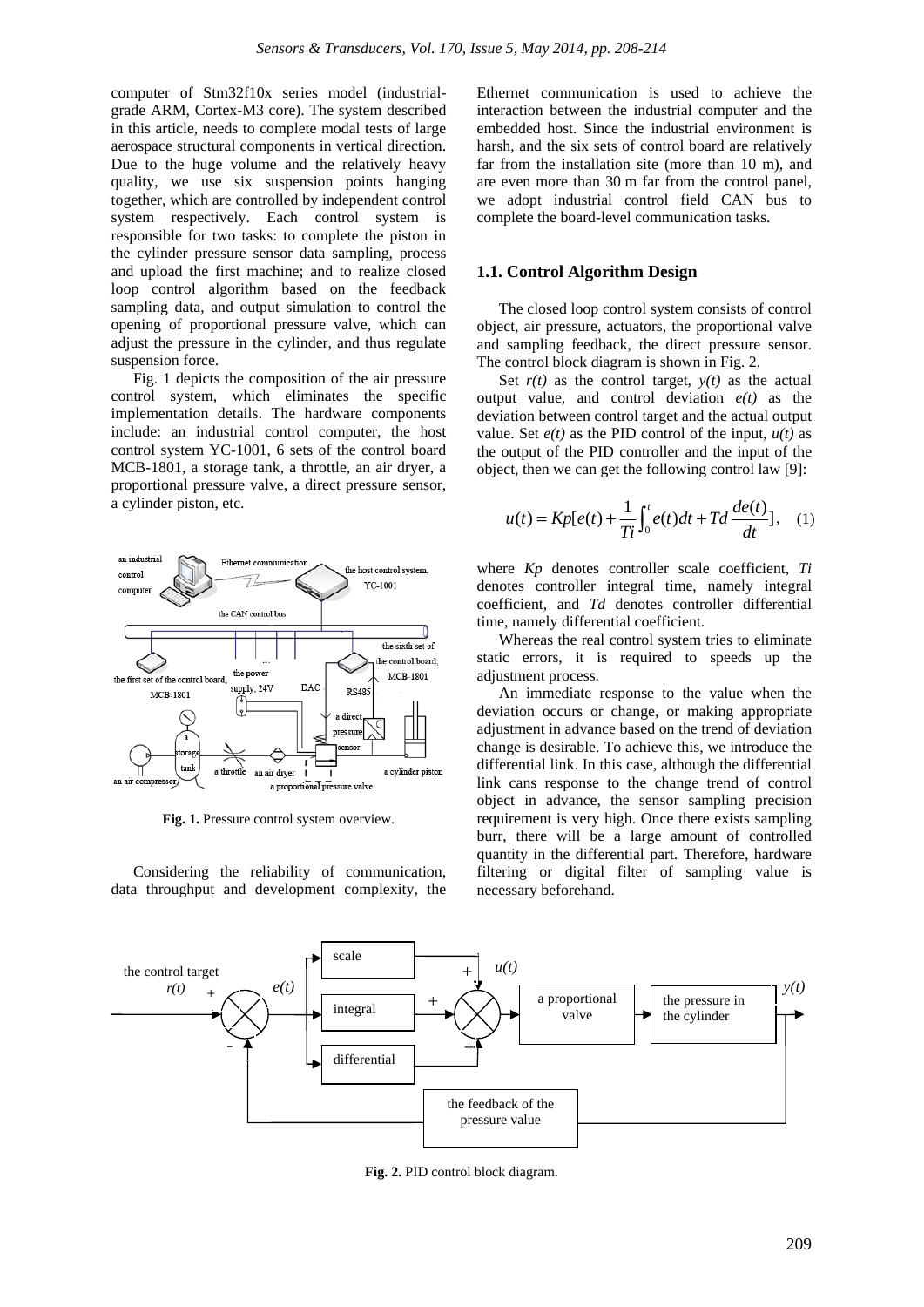In order to avoid frequent control movements, and to prevent the consequent oscillation, we add the PID control algorithm to control the dead band. Only when the deviation exceeds the dead band control, PID can begin calculation. Otherwise the output is a constant value that equals the last output. Fig. 3 shows the software flow chart of the algorithm (3):



**Fig. 3.** The flow of incremental PID algorithm with dead zone control.

Since embedded computer control is adopted in the system, continuous control cannot be achieved. We need to discretize analog algorithm of the formula (1) to digital PID algorithm, which can be described as: set T as sampling period, k as sampling number, correspond continuous time to discrete time kT, and use the numerical integral approximation instead of integral, use first-order differential-difference approximation instead of differential, and then the expression is converted into the following form:

$$
u_k = Kp[e_k + \frac{T}{Ti} \sum_{j=0}^{k} e_j + Td \frac{e_k - e_{k-1}}{T}], \quad (2)
$$

Generally using 1 kHz as sampling period can satisfy the requirement of the mechanical control precision. However, the algorithm adopts the full amount of output, in which each output is cumulative on *ek*, causing a heavy workload. Any calculation error will bring great impact on the entire output. Therefore we use the incremental PID to calculate the output. These two methods are essentially the same, since the latter is deduced from the former one. Its expression is:

$$
\Delta u_k = u_k - u_{k-1} = KP * (e_k - e_{k-1})
$$
  
+
$$
KI * e_k + KD * (e_k - 2e_{k-1} + e_{k-2})
$$
, (1)

where  $KP = Kp$ , assuming  $Dev P = e<sub>k</sub> - e<sub>k-1</sub>$ ,

$$
KI = Kp \frac{T}{Ti}, \text{ assuming } Dev\_I = e_k,
$$
  

$$
KD = Kp \frac{Td}{T},
$$

assuming  $Dev \_ D = e_{k} - 2e_{k-1} + e_{k-2}$ .

#### **2. Control System Hardware Design**

#### **2.1 Control Host YC-1001 Hardware Design**

The control host hardware circuit is mainly composed of a microprocessor, a power module, the external high-speed crystal oscillator, a high-speed CAN transceiver, an Ethernet interface chip, a DIP switch of IP addresses and so on, as shown in Fig. 4. The microprocessor adopts Stm32f103VC series.



**Fig. 4.** Hardware block diagram of control host YC-1001.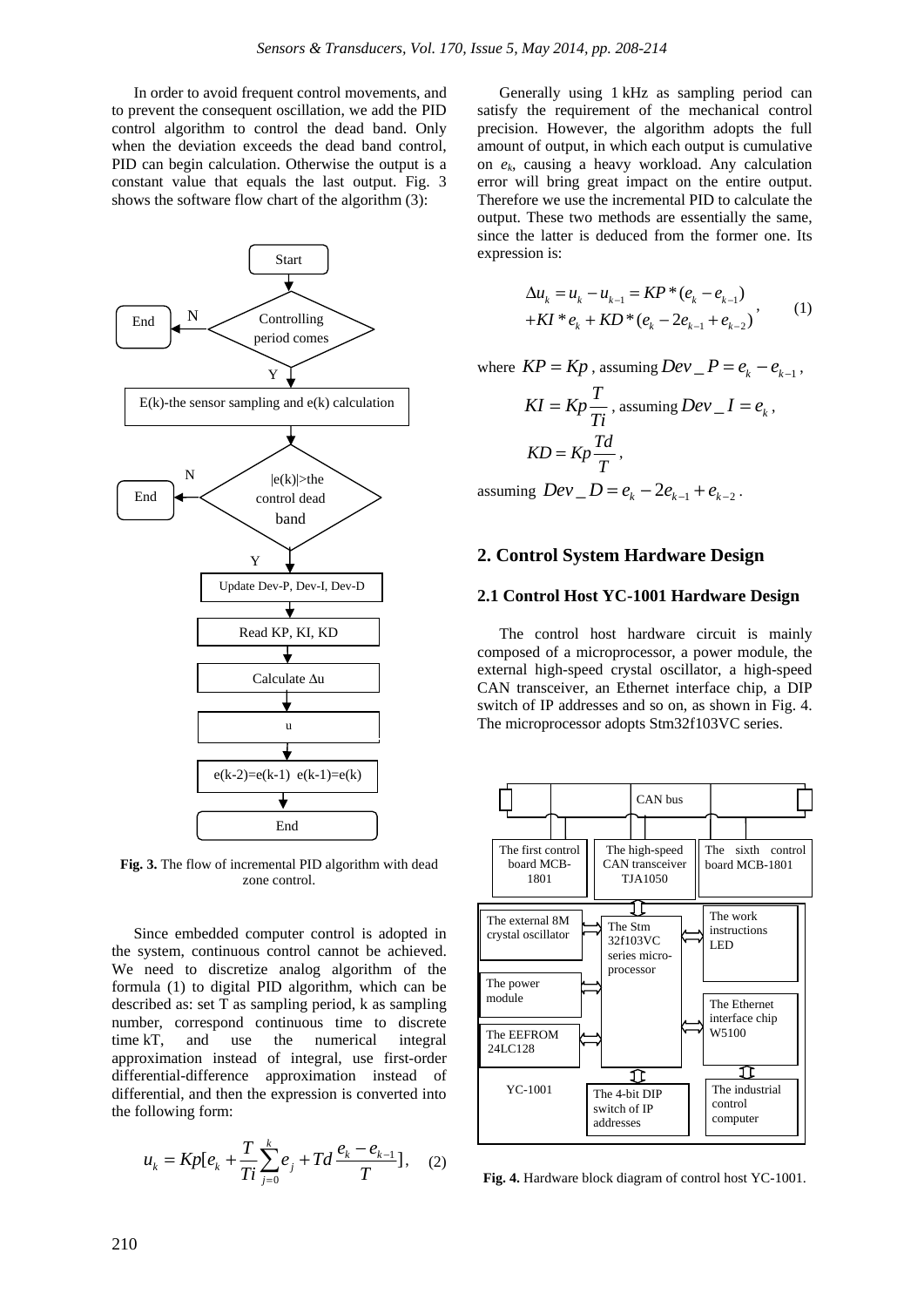#### **2.2 Pressure Sensor Sampling Unit**

If pressure control reaches the precision of 70 Pa, the precision of the pressure sensor must be more than an order of magnitude. After careful selection, Series 35X series pressure sensor of Keller Company is used. The sampling precision of this series can reach 8 Pa. Moreover, using RS485 communication scheme and its sensor data in digital output could greatly simplify the analog design. To make the design generic and extendible, the compatibility with RS485 and RS422 interface is considered when designing the port USART. RS 485 is half duplex. A and B difference bus can send or receive tasks at the same time. Both of interfaces synchronously adopt their own enable pin to complete the task. The signal level should be mutually exclusive, guaranteed by software or hardware.

We choose the latter, so it can save the software workload. Due to full duplex, it can send and receive data at the same time. We use MAX491 low-power RS422/RS485 transceiver of Maxim as bus driver, thus top speed can reach 2.5 Mbps. Fig. 5 shows the RS485 communication interface with isolation method, which is used for the sampling of pressure sensor signal.



**Fig. 5.** Air pressure sensor signal sampling.

#### **2.3 CAN Communication Interface Design**

To ensure that the control mainboard and control board do not interfere with each other, an isolation method is adopted to realize the communication. The top CAN communication speed of this system can reach 500 Kbps. Fig. 6 is a CAN interface circuit. We adopt a high-speed optocoupler, 6N137, to isolate signals whose highest support speed reaches 10 Mbps. Optocoupler isolation has two advantages:



Fig. 6. CAN bus interface circuit.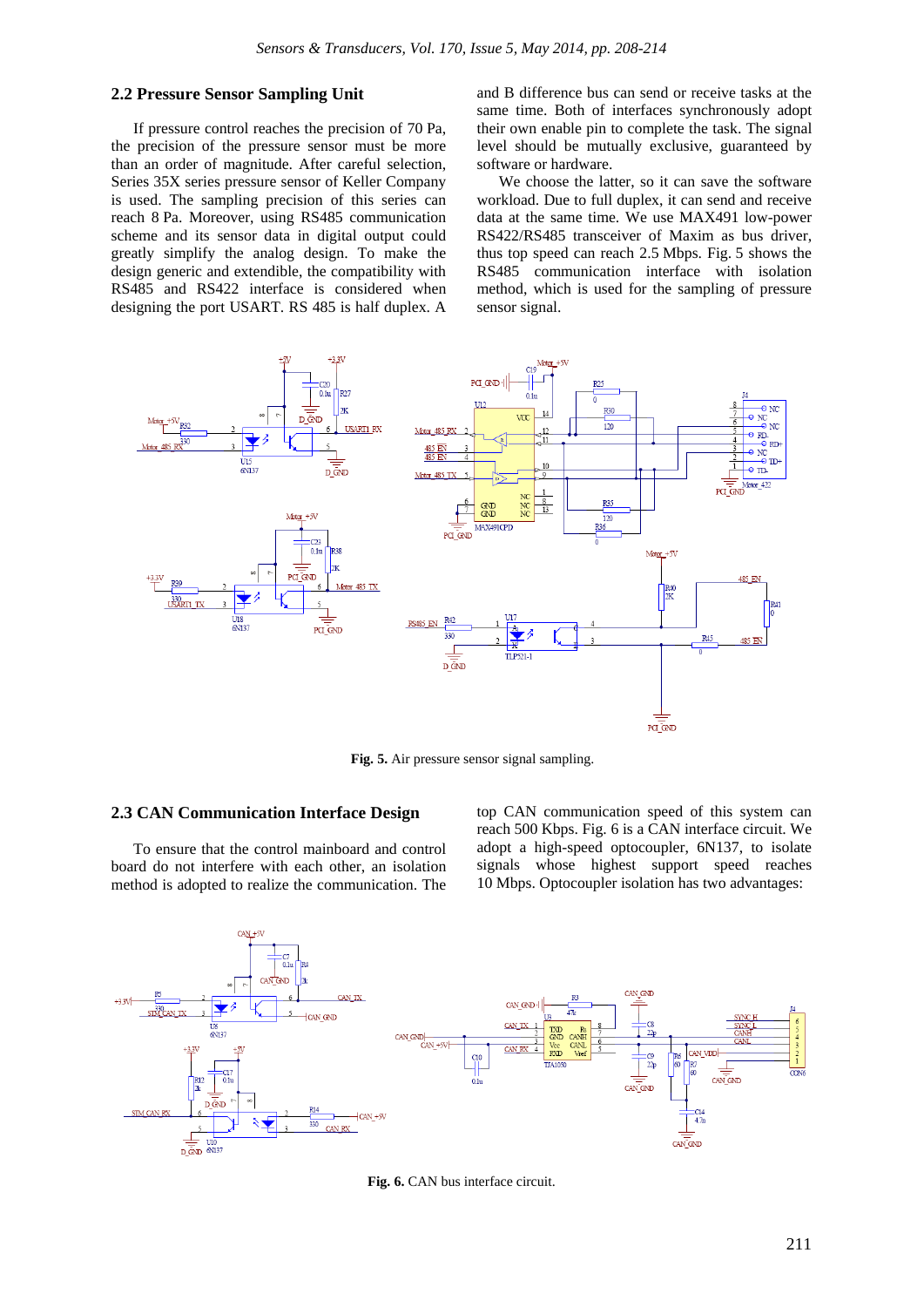By isolating both ends of the signal, it can improve the anti-interference; and while TJA1050 work voltage is 5 V, and Stm 32f103 is 3.3 V, 6N137 can solve the signal level matching problem. J4 serves as external CAN bus interface of the control main board, which raises the CAN power supply, one set of synchronous signal and CAN difference signal (CANH, CANL). Generally, to solve such problems as transmission line crosstalk and reflection, we need to set up terminal matching resistances, typically at 120 Ohms, at both ends of the bus.

#### **3. The Application Software Design**

Essentially, the mainboard programming can be summarized as follows: resolve IPC and send to the Ethernet command of the control board; forward Ethernet commands in CAN messages formation to the control board; receive instructions from the board, return and upload CAN data; return data as Ethernet port and the command port. The main program flow of control mainboard is shown in Fig. 7.



**Fig. 7.** Main program flow of control mainboard.

Board procedures mainly need to implement following functions: storage and loading operating parameters; sensor data sampling, processing and uploading; control algorithm; control channel output; CAN command parsing, execution and return. CAN data buffer storage and return.

#### **4. Pressure Control Experiments**

#### **4.1 Experiment Device**

The range of pressure control fluctuations has a great influence on the performance of suspension system. To ensure that the following experiments are accurate and reliable, pressure control experiments are necessary to be carried out. We build up a set of experimental modal testing suspension to test the performance of the ultra-low frequency suspension system. Fig. 8 is a set of experiment platform suspension, which mainly contains a gas tank, a laser

displacement sensor, a zero friction cylinder piston, a pressure sensor, a permanent magnet, an electromagnetic force sensor, a suspension host, and test pieces, etc.



**Fig. 8.** Single set of modal testing suspension device experimental platform.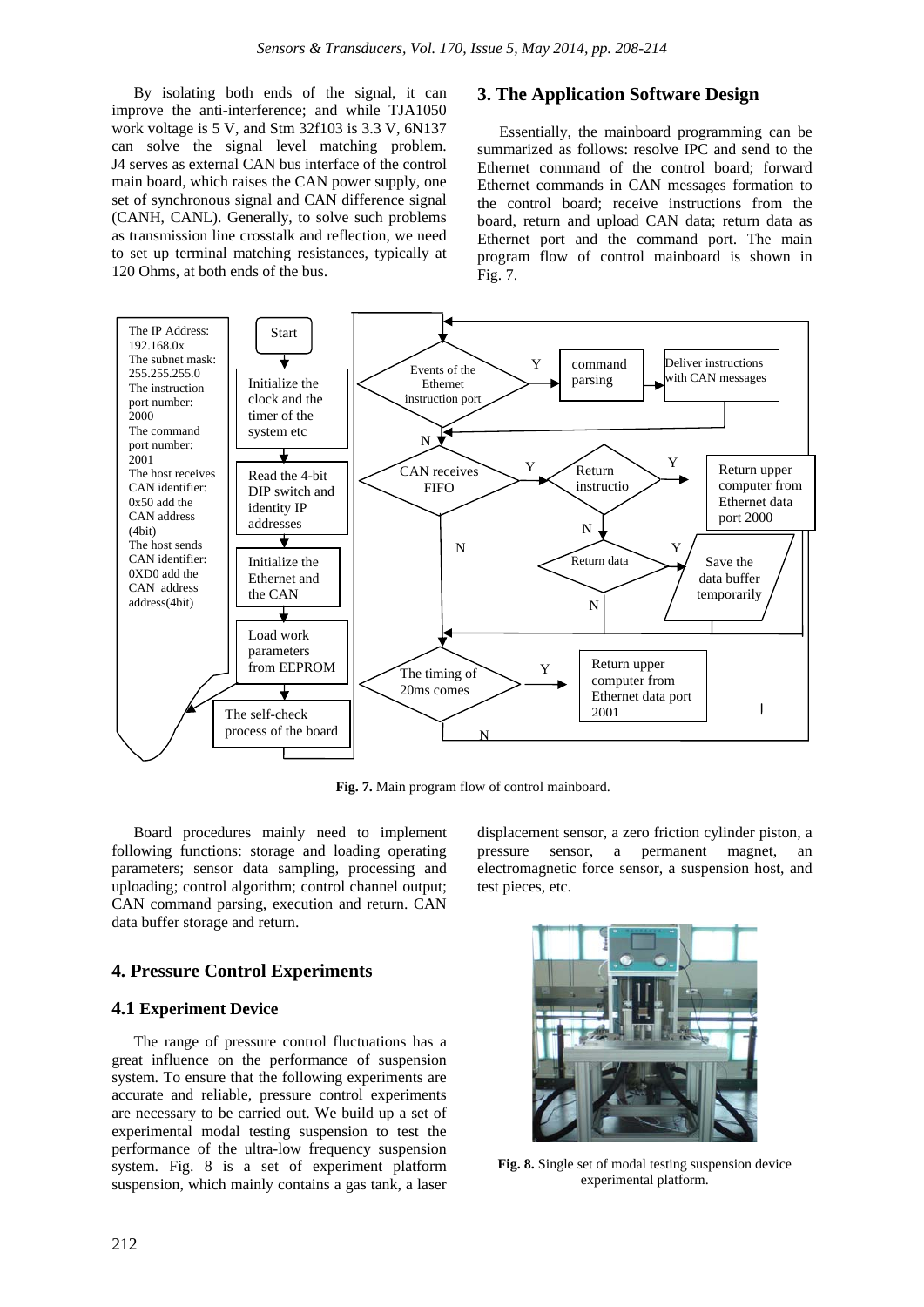The system control panel is mainly composed of a control computer, a processing board and an executive board, as shown in Fig. 9.



**Fig. 9.** Experimental control PCB circuit boards.

## **4.2. The Results of Pressure Control Experiments**

The pressure sensor is a KELLER's 33x series model, whose microprocessor is a XEMICS model, which integrates a 16-bit AD converter, reaching a precision of 0.01 %. The output of analog current signal output is 4~20 mA. The analog voltage signal is 0~10 V, and the output frequency is 400 Hz. In order to guarantee the precision, this research adopts the digital output interface RS485, which is capable of turning the pressure sampling results into digital values in the form of digital pulse outputs. The

Actuator incorporated a proportional pressure valve – SMC's ITV2031-312BS model. The data of Stm32F103 microcontroller from the laser displacement sensor yields the AD value, so it needs to be calibrated to display the distance value.

Because of the effects of the circuit control, the linear relationship between duty ratio of PWM wave and the corresponding pressure may be changed. Therefore calibration is needed to determine the relationship between the voltage acted on the proportional pressure valve and the actual pressure value. The calibration results are shown in Table 1.

| <b>Table 1.</b> Proportional pressure valve calibration |  |  |  |  |
|---------------------------------------------------------|--|--|--|--|
|---------------------------------------------------------|--|--|--|--|

| The<br>actual<br>pressure | The<br>actual<br>pressure<br>(bar) | The<br>actual<br>pressure<br>V) | The actual<br>pressure<br>(bar) |
|---------------------------|------------------------------------|---------------------------------|---------------------------------|
| 0.5                       | 0.32                               | 4.99                            | 2.50                            |
| 1.00                      | 0.51                               | 5.98                            | 3.05                            |
| 2.03                      | 1.07                               | 7.01                            | 3.51                            |
| 3.01                      | 1.46                               | 8.08                            | 4.10                            |
| 4.03                      | 2.08                               | 9.10                            | 4.53                            |
|                           |                                    |                                 |                                 |

When using incremental PID algorithm with control dead band to control closed-loop proportional pressure valves, as a routine, we first adjust the proportional control value P, then we adjust the integral control value I. This process is repeated until a PID control value is found, which can keep air pressure stable. The final control results of actual pressure (shown in absolute value on the y-axis) fluctuation over time (x-axis) are shown in Fig. 10 and Fig. 11:



Fig. 10. Pressure closed-loop control response curve.



Fig. 11. Pressure control fluctuation.